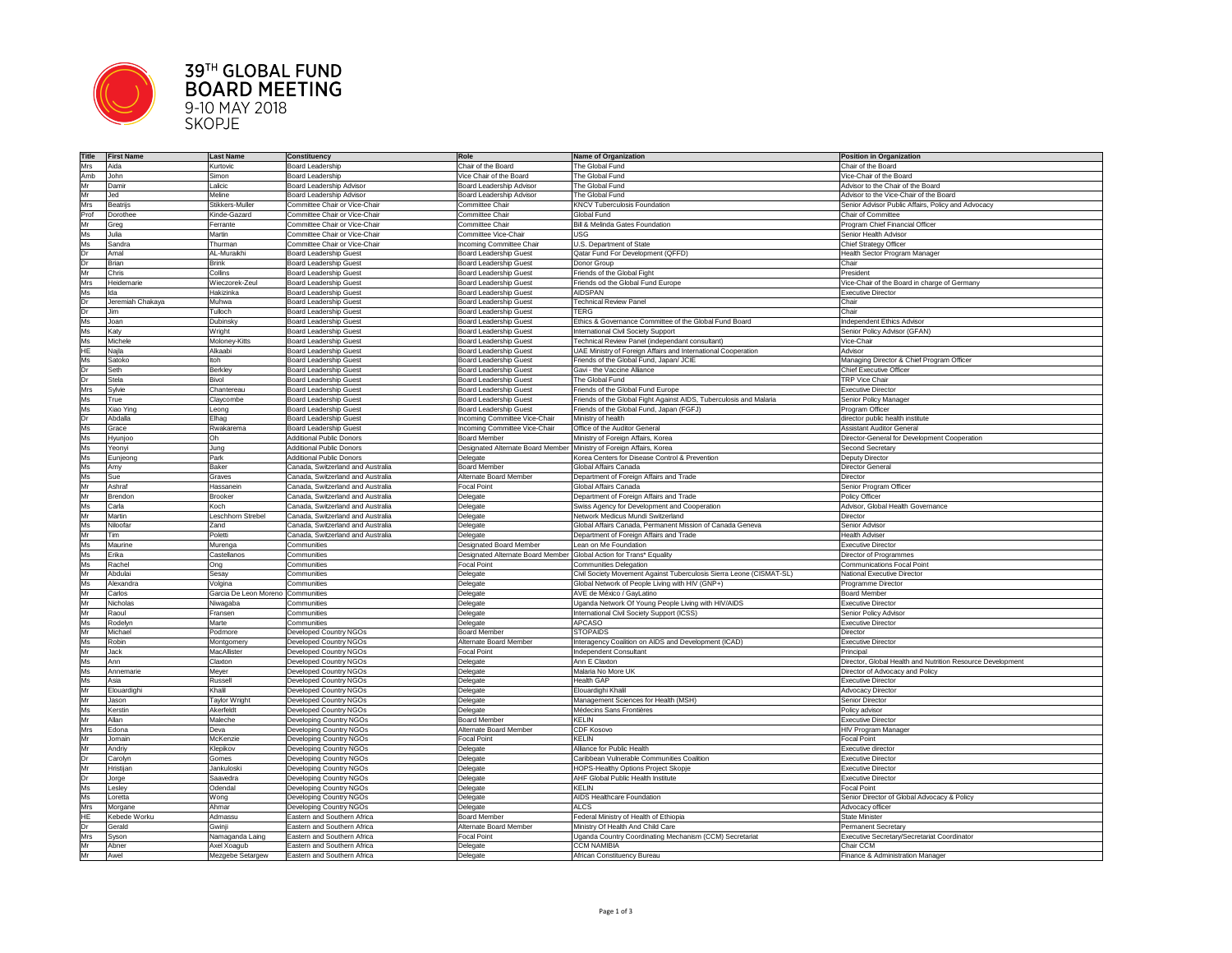| Dr          | David                 | Kihumuro Apuuli             | Eastern and Southern Africa                                        | Delegate                                                    | Office of the Board Member, Eastern and Southern Africa Constituency                                                                                       | <b>Board Member</b>                                                           |
|-------------|-----------------------|-----------------------------|--------------------------------------------------------------------|-------------------------------------------------------------|------------------------------------------------------------------------------------------------------------------------------------------------------------|-------------------------------------------------------------------------------|
| Prof        | Faustin               | Kamuzora                    | <b>Eastern and Southern Africa</b>                                 | Delegate                                                    | Government of Tanzania                                                                                                                                     | Permanent Secretary & CCM Chair                                               |
| Dr          | <b>Fred Tusuubira</b> | Muwanga                     | <b>Eastern and Southern Africa</b>                                 | Delegate                                                    | African Constituency Bureau                                                                                                                                | <b>Executive Director</b>                                                     |
|             |                       |                             |                                                                    |                                                             |                                                                                                                                                            |                                                                               |
| <b>Mr</b>   | Meseret               | Aseffa Yenehun              | Eastern and Southern Africa                                        | Delegate                                                    | <b>CCM-Ethiopia Secretariat</b>                                                                                                                            | Program Coordinator                                                           |
| Mr          | Oscar                 | Mundida                     | Eastern and Southern Africa                                        | Delegate                                                    | Zimbabwe CCM                                                                                                                                               | <b>Executive Secretary</b>                                                    |
| Dr          | Sally                 | Nduku Kilonzo               | Eastern and Southern Africa                                        | Delegate                                                    | Kenya-Coordinating Mechanism                                                                                                                               | Chief Executive Officer-National AIDS Control Council                         |
| Ms          | Ana                   | Filipovska                  | Eastern Europe and Central Asia                                    | <b>Board Member</b>                                         | <b>CCM Macedonia</b>                                                                                                                                       | <b>Executive Manager</b>                                                      |
| Prof        | Nataliya              | Nizova                      | <b>Eastern Europe and Central Asia</b>                             |                                                             | Designated Alternate Board Member Office of the Vice Prime Minister of Ukraine                                                                             | Advisor to the Vice Prime Minister                                            |
| Mr          | Tarik                 | Praso                       | Eastern Europe and Central Asia                                    | <b>Focal Point</b>                                          | Association Partnerships in Health - EECA TSO                                                                                                              | Coordinator                                                                   |
| <b>Mrs</b>  | Aytan                 | Huseynova                   | Eastern Europe and Central Asia                                    | Delegate                                                    | <b>CCM</b> of Azerbaijan                                                                                                                                   | <b>CCM Financial and Program Officer</b>                                      |
| Dr          | Domnica               | Ioana Chiotan               | <b>Eastern Europe and Central Asia</b>                             | Delegate                                                    | Institute of Pneumology "M. Nasta"                                                                                                                         | Coordinator of the Dpt for Evaluation and Monitoring                          |
| <b>Dr</b>   | Lulzim                | Cela                        | Eastern Europe and Central Asia                                    | Delegate                                                    | <b>Community Development Fund</b>                                                                                                                          | Manager of the TB Program for Kosovo                                          |
| Dr          | Miso                  | Pejkovic                    | Eastern Europe and Central Asia                                    | Delegate                                                    | <b>NGO CAZAS</b>                                                                                                                                           | <b>Executive Director</b>                                                     |
| Dr          | Tonka                 | Varleva                     | <b>Eastern Europe and Central Asia</b>                             | Delegate                                                    | Ministry of Health of Bulgaria                                                                                                                             | Director of the Directorate Management of Specialized Donor-Funded Program    |
| Ms          | Violeta               | Teutu                       | Eastern Europe and Central Asia                                    | Delegate                                                    | PI "CIMU HSP"                                                                                                                                              | Coordinator of the Consolidated HIV Grant                                     |
| Dr          |                       |                             |                                                                    |                                                             |                                                                                                                                                            |                                                                               |
|             | Zlatko                | Cardaklija                  | Eastern Europe and Central Asia                                    | Delegate                                                    | <b>Federal Ministry of Health</b>                                                                                                                          | National HIV/AIDS Coordinator                                                 |
| Dr          | Mohsen                | Asadi-Lari                  | Eastern Mediterranean Region                                       | <b>Board Member</b>                                         | Ministry of Health & Medical Education                                                                                                                     | Vice-Minister for International Affairs                                       |
| Prof        | Thamer                | Alhilfi                     | Eastern Mediterranean Region                                       | <b>Alternate Board Member</b>                               | Iraqi CCM                                                                                                                                                  | <b>CCM Vice president</b>                                                     |
| Dr          | )mid                  | Zamani                      | Eastern Mediterranean Region                                       | <b>Focal Point</b>                                          | WHO                                                                                                                                                        | Consultant                                                                    |
| Mr          | Yussuf                | Mohamed                     | Eastern Mediterranean Region                                       | <b>Focal Point</b>                                          | Somalia Global Fund Steering Committee/IOM-international Organization for Migration                                                                        | <b>Executive Secretary GFSC Secretariat</b>                                   |
| Mr          | Abdul Wahid           | Wafajow                     | Eastern Mediterranean Region                                       | Delegate                                                    | Afghanistan Country Coordinating Mechanism (ACCM)                                                                                                          | Secretariat Coordinator                                                       |
| lPr         | Mohamed               | Chakroun                    | Eastern Mediterranean Region                                       | Delegate                                                    | <b>CCM Tunisia</b>                                                                                                                                         | Chair                                                                         |
| <b>I</b> Mr | Naveed Kamran         | Baloch                      | Eastern Mediterranean Region                                       | Delegate                                                    | Ministry of National Health Services, Regulations and Coordination                                                                                         | <b>Federal Secretary</b>                                                      |
| Dr          | Sajid                 | Ahmad                       | Eastern Mediterranean Region                                       | Delegate                                                    | <b>CCM Pakistan</b>                                                                                                                                        | <b>CCM Coordinator</b>                                                        |
| Dr          | Sara                  | Osman                       | Eastern Mediterranean Region                                       | Delegate                                                    | Federal Ministry of Health-Sudan                                                                                                                           | Advicer to Minister of Health                                                 |
| Dr          | Jan                   | Paehler                     | European Commission, Belgium, Italy, Portugal, Spain               | Designated Board Member                                     | European Commission                                                                                                                                        | <b>Head of Health Sector</b>                                                  |
| Mr          | Diego                 | Cimino                      |                                                                    |                                                             | European Commission, Belgium, Italy, Portugal, Spain [Designated Alternate Board Member  Italian Ministry of Foreign Affairs and International Cooperation | Secretary of Legation                                                         |
| Mr          |                       |                             |                                                                    |                                                             | European Commission                                                                                                                                        | Policy Officer                                                                |
| Mr          | Grégoire              | Lacoin                      | European Commission, Belgium, Italy, Portugal, Spain   Focal Point |                                                             |                                                                                                                                                            |                                                                               |
|             | André                 | Campos                      | European Commission, Belgium, Italy, Portugal, Spain               | Delegate                                                    | Camões - Instituto da Cooperação e da Língua                                                                                                               | Senior advisor                                                                |
| Iм          | Marc                  | Heirman                     | European Commission, Belgium, Italy, Portugal, Spain               | Delegate                                                    | Permanent Mission of Belgium to the UN in Geneva                                                                                                           | Counsellor                                                                    |
| Amb         | Stéphanie             | Seydoux                     | France                                                             | <b>Board Member</b>                                         | French ministry of Europe and Foreign affairs                                                                                                              | Ambassador for Global Health                                                  |
| Mr          | Jean-Francois         | Pactet                      | France                                                             | Alternate Board Member                                      | French MFA                                                                                                                                                 | Head of Global Health Unit                                                    |
| <b>Mrs</b>  | Perrine               | Bonvalet-Döring             | France                                                             | <b>Focal Point</b>                                          | French Ministry for Europe and Foreign Affairs                                                                                                             | Policy advisor                                                                |
| Mme         | Agnès                 | Josselin                    | France                                                             | Delegate                                                    | Ministère des Solidarités et de la Santé                                                                                                                   | Chargée de mission                                                            |
| Ms          | Alix                  | Zuinghedau                  | France                                                             | Delegate                                                    | <b>Coalition PLUS</b>                                                                                                                                      | Advocacy manager                                                              |
| <b>Mrs</b>  | Christelle            | Boulanger                   | France                                                             | Delegate                                                    | <b>Expertise France</b>                                                                                                                                    | <b>Technical Director, Health Dpt</b>                                         |
| M           | Gilles                | Angles                      | France                                                             | Delegate                                                    | French Ministry for Europe and Foreign Affairs                                                                                                             | <b>Policy Officer</b>                                                         |
| <b>Mrs</b>  | Justine               | <b>Bettinger</b>            | France                                                             | Delegate                                                    | French ministry of Euope and Foreign affairs                                                                                                               | Advisor to the Ambassador for the fight against HIV and communicable diseases |
| Mr          | Stanislas             | Mrozek                      | France                                                             | Delegate                                                    | French Embassy in Skopje                                                                                                                                   | First advisor to the Ambassador                                               |
| Mr          | Hans-Peter            | Baur                        | Germany                                                            | <b>Board Member</b>                                         | Federal Ministry for Economic Cooperation and Development                                                                                                  | <b>Deputy Director General</b>                                                |
|             |                       |                             |                                                                    |                                                             |                                                                                                                                                            |                                                                               |
|             |                       |                             |                                                                    |                                                             |                                                                                                                                                            |                                                                               |
| <b>I</b> Mr | Warnken               | Heiko                       | Germany                                                            | Alternate Board Member                                      | Federal Ministry for Economic Cooperation and Development                                                                                                  | <b>Head of Division</b>                                                       |
| Ms          | Katja                 | Roll                        | Germany                                                            | <b>Focal Point</b>                                          |                                                                                                                                                            | <b>Team Leader Health Funds</b>                                               |
| Ms          | Elena                 | <b>Beselin</b>              | Germany                                                            | Delegate                                                    | Deutsche Gesellschaft für Internationale Zusammenarbeit (GIZ) GmbH                                                                                         | <b>Policy Advisor</b>                                                         |
| Mr          | Harriet               | Ludwig                      | Germany                                                            | Delegate                                                    | Federal Ministry of Economic Cooperation and Development (BMZ)                                                                                             | <b>Senior Policy Officer</b>                                                  |
| <b>Mr</b>   | Jan Hendrik           | <b>Schmitz Guinote</b>      | Germany                                                            | Delegate                                                    | German Permanent Mission to the UN in Geneva                                                                                                               | Counsellor                                                                    |
| Mr          | Peter                 | Wiessner                    | Germany                                                            | Delegate                                                    | <b>Action against AIDS</b>                                                                                                                                 | Adocacy and Communication officer                                             |
| Amb         | Tamaki                | Tsukada                     | Japan                                                              | <b>Board Member</b>                                         | Ministry of Foreign Affairs of Japan                                                                                                                       | Deputy Assistant Minister for Global Issues                                   |
| Ms          | Ayaka                 | Kimura                      | Japan                                                              | <b>Alternate Board Member</b>                               | Ministry of Foreign Affairs, Japan                                                                                                                         | Assistant Director, Global health policy division,                            |
| Dr          |                       | Hinoshita                   | Japan                                                              | Delegate                                                    | National Center for Global Health and Medicie                                                                                                              | Director General, Bureau of International Health Cooperation                  |
| Dr          | Ikuma                 | Nozaki                      | Japan                                                              | Delegate                                                    | National Center fo Global Heath and Medicine, Japan                                                                                                        | <b>Medical Officer</b>                                                        |
| Dr          | Mirta                 | Roses                       | Latin America and the Caribbean                                    | <b>Board Member</b>                                         | Independent Senior Expert Global Health                                                                                                                    | Retired                                                                       |
| Dr          | Lauré                 | Adrien                      | atin America and the Caribbean                                     | Designated Alternate Board Member Ministry of Public Health |                                                                                                                                                            | <b>General Director</b>                                                       |
| Dr          | Aurelio               | Nunez                       | Latin America and the Caribbean                                    | <b>Focal Point</b>                                          | <b>RCM</b>                                                                                                                                                 | President                                                                     |
| Dr          | Claude                | Suréna                      | Latin America and the Caribbean                                    | Delegate                                                    | Ministry of Public Health                                                                                                                                  | Minister's member Staff                                                       |
| Mr          | Edner                 | Boucicaut                   | Latin America and the Caribbean                                    | Delegate                                                    | Housing Works-Haiti                                                                                                                                        | <b>Haiti Country Director</b>                                                 |
| <b>Mr</b>   | Javier Luis           | Hourcade Bellocq            | Latin America and the Caribbean                                    | Delegate                                                    | <b>LAC Key Correspondent Team</b>                                                                                                                          | <b>Director</b>                                                               |
|             |                       |                             |                                                                    |                                                             |                                                                                                                                                            |                                                                               |
| Ms          | Maria Joan            | Didier                      | Latin America and the Caribbean                                    | Delegate                                                    | <b>OECS regional Coordinating Mechanism</b>                                                                                                                | Director/coordinator                                                          |
| <b>Mr</b>   | Sergio                | Maulen                      | Latin America and the Caribbean                                    | Delegate                                                    | <b>GCTH</b>                                                                                                                                                | President                                                                     |
| Mr          | Yoire                 | Ferrer Savigne              | Latin America and the Caribbean                                    | Delegate                                                    | CCM-Cuba civil society member                                                                                                                              | vicepresident                                                                 |
| Dr          | ucica.                | Ditiu                       | Partners                                                           | <b>Board Member</b>                                         | StopTB Partnership                                                                                                                                         | <b>Executive Director</b>                                                     |
| Mr          | <b>Martins</b>        | Pavelsons                   | Partners                                                           | Designated Alternate Board Member                           | Unitaid                                                                                                                                                    | Manager, Grant Applications                                                   |
| Ms          | Catie                 | Rosado                      | Partners                                                           | <b>Focal Point</b>                                          | Catie Rosado                                                                                                                                               | Stop TB Partnership                                                           |
| Dr          | Melanie               | Renshaw                     | Partners                                                           | Delegate                                                    | <b>ALMA/RBM</b>                                                                                                                                            | Chief Technical Advisor/CRSPC co-chair                                        |
| Mr          | Jon                   | Lomøy                       | Point Seven                                                        | <b>Board Member</b>                                         | Norad                                                                                                                                                      | Director General                                                              |
| Ms          | Marja                 | Esveld                      | Point Seven                                                        | Alternate Board Member                                      | Ministry of Foreign Affairs, Netherlands                                                                                                                   | Coordinator Global Health Team                                                |
| Ms          | Priya Miriam          | Lerberg                     | Point Seven                                                        | <b>Focal Point</b>                                          | Norwegian Agency for Development Cooperation                                                                                                               | Adviser                                                                       |
| Amb         | Anders                | Nordström                   | Point Seven                                                        | Delegate                                                    | Ministry for Foreign Affairs                                                                                                                               | Ambassador for Global Health                                                  |
| <b>Mrs</b>  | Anna                  | Hamrell                     | Point Seven                                                        | Delegate                                                    | Ministry for Foreign Affairs, Sweden                                                                                                                       | <b>Desk Officer</b>                                                           |
| Ms          | Bjorg                 | Sandkjaer                   | Point Seven                                                        | Delegate                                                    | Norad                                                                                                                                                      | Senior Adviser                                                                |
| Ms          | Gitte                 | Hundahl                     | Point Seven                                                        | Delegate                                                    | Permanent Mission of Denmark in Geneva                                                                                                                     | Minister Counsellor                                                           |
|             |                       |                             |                                                                    |                                                             |                                                                                                                                                            |                                                                               |
| Mrs         | Hanke                 | Nubé                        | Point Seven                                                        | Delegate                                                    | Ministry of Foreign Affairs                                                                                                                                | Senior health advisor                                                         |
| Dr          | Leonard               | Durac                       | Point Seven                                                        | Delegate                                                    | Irish Aid                                                                                                                                                  | <b>Assistant Principal Officer</b>                                            |
| Mr          | Setia                 | Perdana                     | Point Seven                                                        | Delegate                                                    | Setia Perdana                                                                                                                                              | Youth Adviser                                                                 |
| Mr          | Kieran                | Daly                        | <b>Private Foundations</b>                                         | <b>Board Member</b>                                         | Bill & Melinda Gates Foundation                                                                                                                            | <b>Deputy Director</b>                                                        |
| Dr          | Jennifer              | Kates                       | <b>Private Foundations</b>                                         | Alternate Board Member                                      | Jennifer Kates                                                                                                                                             | <b>Vice President</b>                                                         |
| Ms          | Alana                 | Sharp                       | <b>Private Foundations</b>                                         | <b>Focal Point</b>                                          | amfAR                                                                                                                                                      | <b>Policy Associate</b>                                                       |
| Dr          | Edwige                | Fortier                     | <b>Private Foundations</b>                                         | Delegate                                                    | Bill and Melinda Gates Foundation                                                                                                                          | Replenishment Lead, The Global Fund                                           |
| Ms          | Ekaterina             | Lukicheva                   | <b>Private Foundations</b>                                         | Delegate                                                    | Open Society Foundations                                                                                                                                   | Program Officer                                                               |
| Ms<br>Mr    | Elizabeth<br>Greg     | Ivanovich<br><b>Millett</b> | <b>Private Foundations</b><br><b>Private Foundations</b>           | Delegate<br>Delegate                                        | <b>United Nations Foundation</b><br>amfAR                                                                                                                  | Director, Global Health<br>Director of the Washington, DC office              |